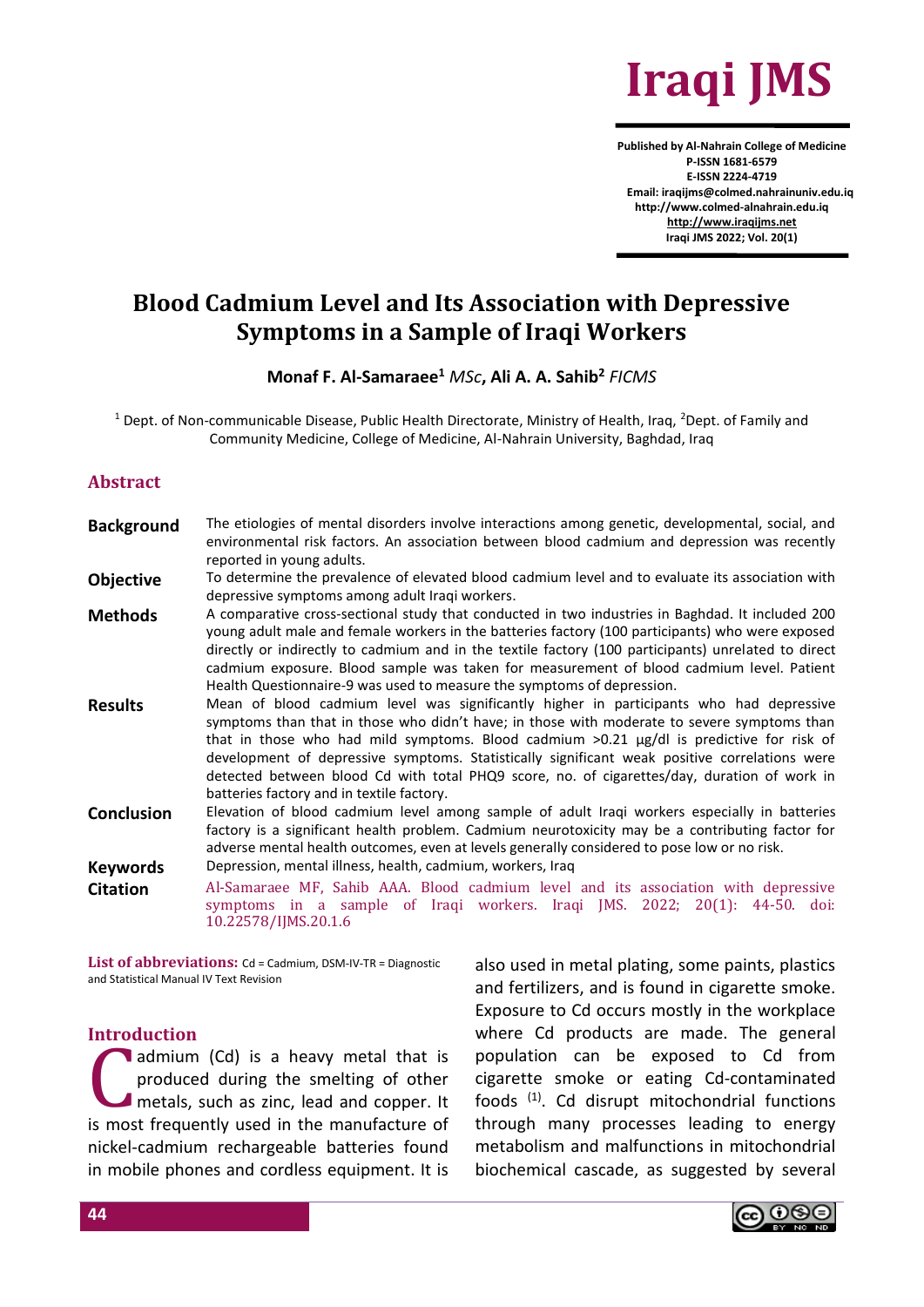studies on the pathophysiology of bipolar disorder, major depressive disorder, and schizophrenia. There is a correlation between mitochondrial dysfunction and psychiatric disorders (2). Depression, anxiety, and stress are now the major mental health problems that cause disability globally, and no one is immune to these problems <sup>(3)</sup>.

Depression manifests as loss of interest or pleasure, sadness, feelings of guilt or low selfworth, disturbed sleep or appetite, extreme tiredness, and poor concentration <sup>(4)</sup>. Globally, depression is ranked the  $11<sup>th</sup>$  leading cause of Disability Adjusted Life Years worldwide, but, interestingly, the  $3<sup>rd</sup>$  in the Middle East region  $(5)$ . Depression may lead to higher risk of dementia, premature mortality <sup>(6)</sup>.

The pathophysiology of neuropsychiatric disorder is poorly understood, although there is a notion that structural changes occur in the brain of patients with neuropsychiatric disorder. In the brain, Cd cause lesions including decrease in total cortical volume, white matter, enlargement of cerebroventricular system, changes in gray and white matter, and abnormal laminar organization  $(7)$ . Cd toxicity affects several organs including kidney, lung, liver, and brain; an association between blood Cd and depression was recently reported in young adults (8). The underlying biological mechanism of how Cd may play a role in depression could potentially involve dysregulation of the hypothalamic-pituitary-adrenal axis. Cd can increase the permeability of the blood brain barrier, leading to intracellular Cd accumulation in the brain in adult rats. Furthermore, Cd may contribute by perturbing the catecholamine/serotonin system; decreased levels of serotonin, dopamine, and norepinephrine in the brain have been found in adult male rats exposed to Cd<sup>(9)</sup>.

There are no prior efforts done in Iraq to determine association of depressive symptoms with environmental exposure to Cd; so the aim of this study is to determine the prevalence of elevated blood Cd level and to evaluate its association with depressive symptoms among adult Iraqi workers.

# **Methods**

### **Study design, setting, and time**

This was a comparative cross-sectional study with analytic component that conducted in two industries in Baghdad (Batteries factory in Al-Waziriya and textile factory in Al-Kadhimiya) during a period of 18 months from  $1<sup>st</sup>$  of Apr. 2020 to 1<sup>st</sup> of Oct. 2021.

# **Study population and sample size**

The study population included 200 young adult male and female workers in the batteries factory (100 participants) who were exposed directly or indirectly to Cd according to their duties and in the textile factory (100 participants) unrelated to direct Cd exposure. They informed about the purpose of the study and those who agreed to participate were given an informed consent and enrolled in the study. Exclusion criteria included participants who had a recent history of psychological trauma ((Diagnostic and Statistical Manual IV Text Revision (DSM-IV-TR) that defines trauma as a direct personal experience of an event that involves actual or threatened death or serious injury) (10) .

# **Data collection tools**

Two different types of questionnaires were applied to all enrolled participants to collect needed information. First questionnaire was included questions to gather the following information: Age and gender, marital status, no. of children and family number, residence, educational level, type of job in the factory (manufacturing or office job), duration and weekly hours of working, smoking (cigarettes and shisha), alcohol drinking, and Blood Cd level: From each participant, blood sample, which was obtained from the antecubital area was sent to the Toxicology Center in Baghdad / Medical City for measurement of blood Cd level (normal value of Blood Cd is ≤0.3 µg/dl). The second questionnaire was a Patient Health Questionnaire-9 (PHQ-9), which is a validated depression screening tool to measure the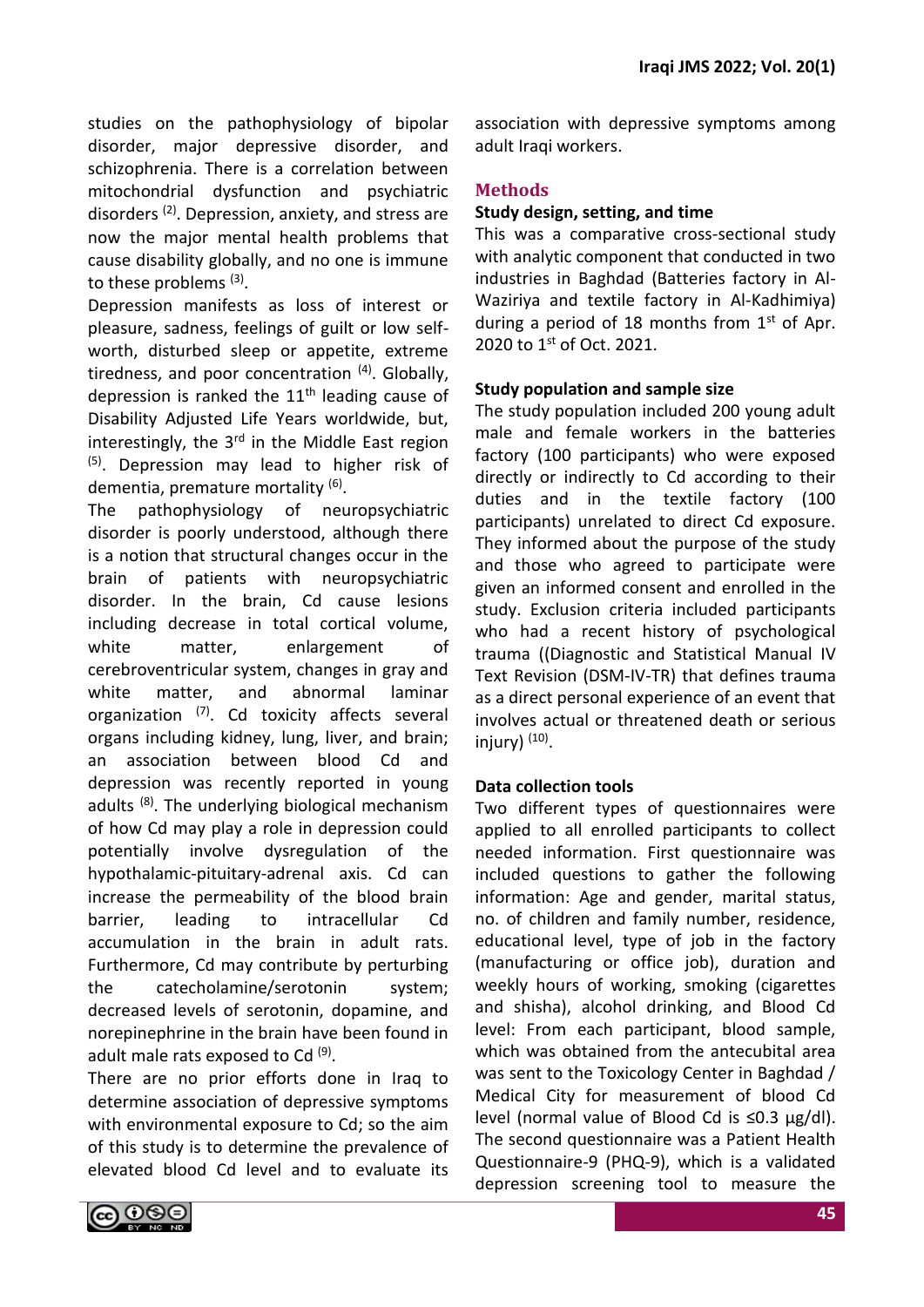symptoms of depression including nine items. Each question would be pointed from 0 to 3, and the total score would be ranged from 0 to 27. Depression severity was characterized as none (0–4), mild (5–9), moderate (10–14), moderately severe (15–19), and severe ( $\geq$  20) (11) .

### **Statistical analysis**

The data analyzed using Statistical Package for Social Sciences version 26. The data presented as mean, standard deviation and ranges. Categorical data presented by frequencies and percentages. Normality of data was tested by skewness value and showed that it is normally distributed. Independent t-test (two tailed) was used to compare blood Cd level accordingly. Receiver operating characteristic curve analysis was constructed for blood Cd as a predictor for risk of development of depressive symptoms. Pearson's correlation test was used to assess correlation between blood Cd level and certain variables. A level of P-value <0.05 was considered significant.

### **Results**

In this study, mean of age was 31.58±6.42 years; 62.5% were males; 51.5% were married, 43% were finished higher education, 39% were current smokers, 53.8% were smoking ≤20 cigarettes/day, 45.5% were working in the selected factories for period <5 years and 61% of batteries factory workers were working in production sector. Regarding depressive symptoms, 35% of study participants showed features of moderate level of depressive symptoms; while 29% of them didn't show significant features of depressive symptoms. Cd level was high in 35.5% of study participants (Table 1).

Mean of blood Cd level was significantly higher (P <0.05) in participants who had depressive symptoms than that in those who didn't have; in those with moderate to severe symptoms than that in those who had mild symptoms; in participants who are working in batteries factory than that who are working in textile factory, in those who are working in production sector than that in those who are working in administration, and in smokers than that in nonsmokers as shown in table (2).

Receiver operating characteristic (ROC) curve analysis was constructed for blood Cd as a predictor for risk of development of depressive symptoms. The cut point of blood Cd was 0.21 µg/dl. So, blood Cd >0.21 µg/dl is predictive for risk of development of depressive symptoms, as a large significant area under the curve (AUC=60%) indicating significant association between higher level of blood Cd with risk of development of depressive symptoms. Blood Cd level was 66.2% sensitive, 56.9% specific, and 63.5% accurate in predicting risk of development of depressive symptoms (Table 3) and (Figure 1).

Statistically significant weak positive correlations were detected between blood Cd with total PHQ9 score (r=0.335, P=0.001), no. of cigarettes/day (r=0.301, P=0.007), duration of work in batteries factory (r=0.357, P=0.001) and in textile factory ( $r= 0.214$ ,  $P= 0.032$ ) (Table 4).

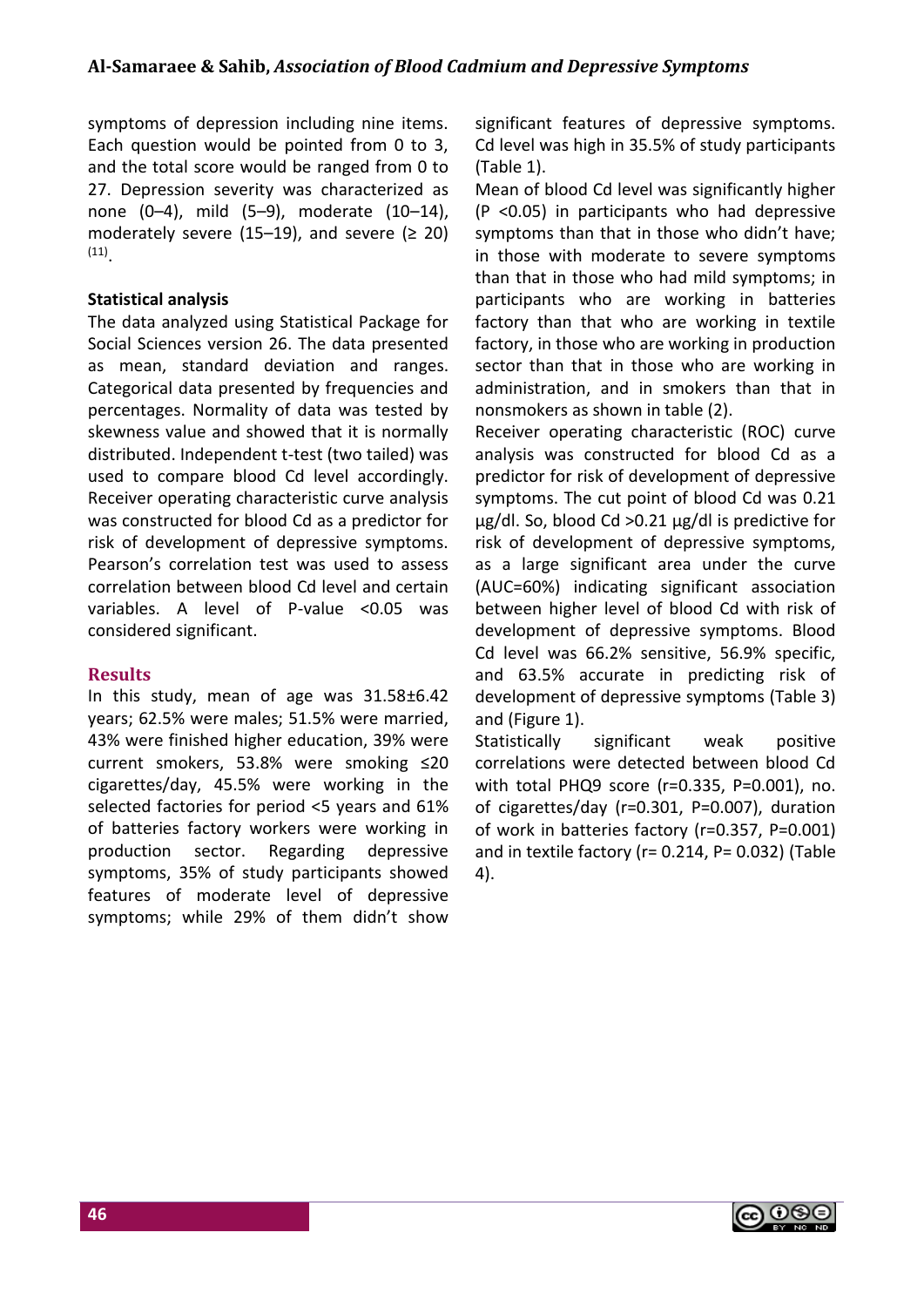| <b>Variable</b>          |                    | No. (n= 200) | Percentage (%) |
|--------------------------|--------------------|--------------|----------------|
|                          | $30$               | 82           | 41.0           |
| Age (Year)               | >30                | 118          | 59.0           |
| Gender                   | Male               | 125          | 62.5           |
|                          | Female             | 75           | 37.5           |
|                          | Single             | 52           | 26             |
| <b>Marital status</b>    | Married            | 103          | 51.5           |
|                          | Divorced           | 21           | 10.5           |
|                          | Widowed            | 24           | 12.0           |
|                          | Illiterate         | 14           | 7.0            |
| <b>Educational level</b> | Primary school     | 45           | 22.5           |
|                          | Secondary school   | 55           | 27.5           |
|                          | Higher education   | 86           | 43.0           |
|                          | Current smoker     | 78           | 39.0           |
| <b>Smoking Status</b>    | Ex-smoker          | 9            | 4.5            |
|                          | Nonsmoker          | 113          | 56.5           |
| Number of cigarette      | $\leq 20$          | 42           | 53.8           |
| smoking/day; n=78        | > 20               | 36           | 46.2           |
| Type of job (Batteries   | Production sector  | 61           | 61.0           |
| factory); $n=100$        | Administration job | 39           | 39.0           |
| Duration of work (Year)  | < 5                | 91           | 45.5           |
|                          | $5 - 9$            | 62           | 31.0           |
|                          | $\geq 10$          | 47           | 43.5           |
| Depressive symptoms      | <b>No</b>          | 58           | 29.0           |
|                          | Mild               | 64           | 32.0           |
|                          | Moderate           | 70           | 35.0           |
|                          | Severe             | 8            | 4.0            |
| Cd level                 | High               | 71           | 35.5           |
|                          | Normal             | 129          | 64.5           |

# **Table 1. Distribution of study participants by certain characteristics**

# **Table 2. Comparison in blood Cd level by certain characteristics**

| <b>Variable</b>          |                          | Blood Cd (µg/dl) | P - value |  |
|--------------------------|--------------------------|------------------|-----------|--|
| Depressive symptoms      | <b>Yes</b>               | $0.272 \pm 0.1$  | 0.038     |  |
|                          | No                       | $0.237 \pm 0.1$  |           |  |
| Severity of depressive   | Mild                     | $0.22 \pm 0.08$  |           |  |
| symptoms                 | Moderate to severe       | $0.3 \pm 0.1$    | 0.001     |  |
| Factory type             | <b>Batteries</b>         | $0.32 \pm 0.08$  | 0.001     |  |
|                          | <b>Textile</b>           | $0.2 \pm 0.08$   |           |  |
| Type of job in batteries | <b>Production sector</b> | $0.34 \pm 0.07$  | 0.001     |  |
|                          | Administration job       | $0.28 \pm 0.09$  |           |  |
|                          | Current smoker           | $0.29 \pm 0.11$  | 0.004     |  |
| <b>Smoking Status</b>    | Nonsmoker                | $0.24 \pm 0.09$  |           |  |

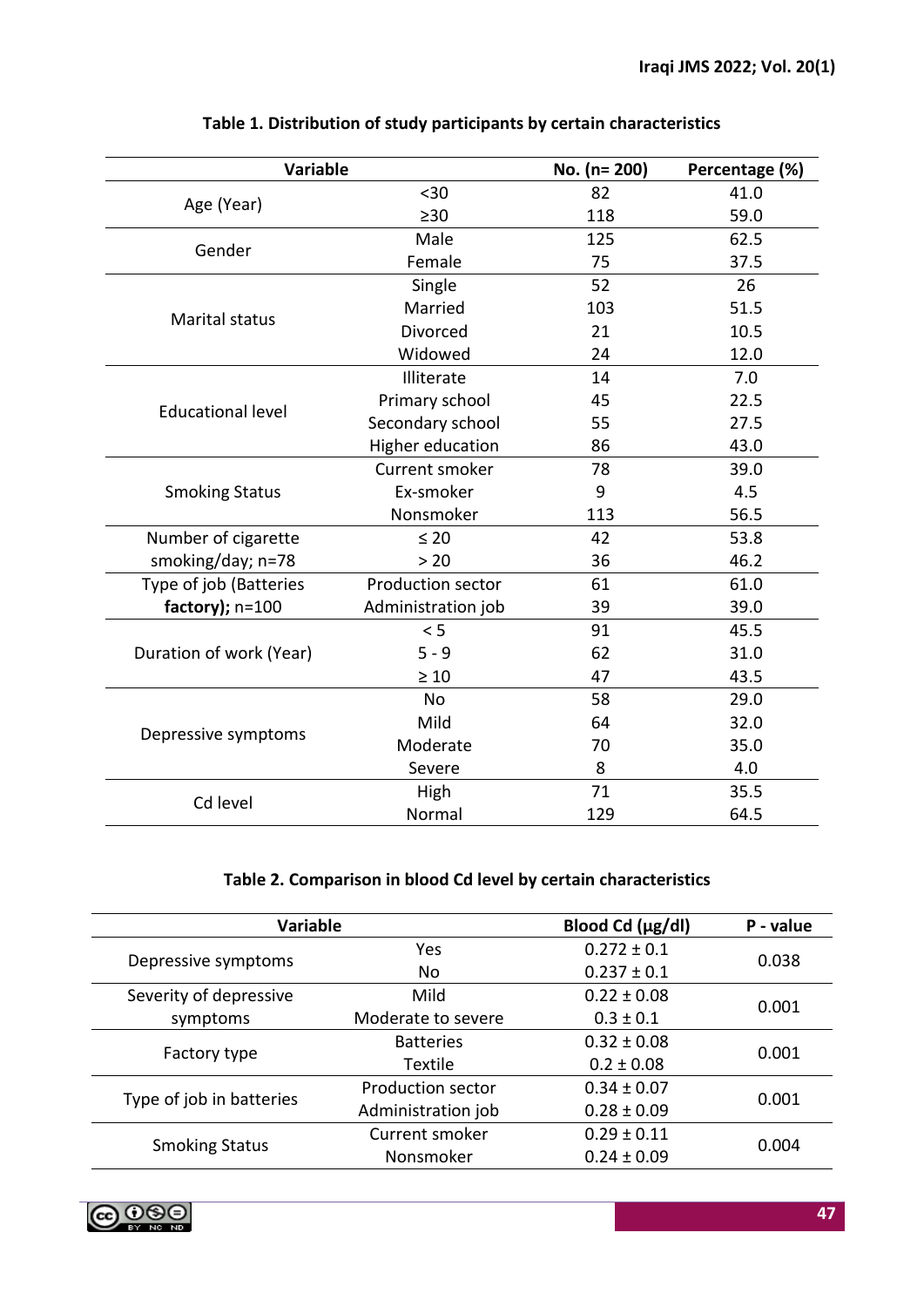### **Al-Samaraee & Sahib,** *Association of Blood Cadmium and Depressive Symptoms*

**Table 3. Diagnostic accuracy of blood cadmium for prediction of risk for development of depressive symptoms**

| Cd $(\mu g/d)$ | Cut-off value | <b>Sensitivity Specificity</b> |       | <b>PPV</b> | <b>NPV</b> | <b>Accuracy</b> |
|----------------|---------------|--------------------------------|-------|------------|------------|-----------------|
|                |               | 66.2%                          | 56.9% | 79%        | 40.7%      | 63.5%           |



### **Figure 1: ROC curve for blood cadmium level in predicting risk of development of depressive symptoms**

| <b>Variable</b>  |                          | Blood Cd level (µg/ml) |       |  |
|------------------|--------------------------|------------------------|-------|--|
|                  |                          | P - value              |       |  |
| Total PHQ9 score |                          | 0.335                  | 0.001 |  |
|                  | No. of cigarettes/day    | 0.301                  | 0.007 |  |
| Duration of work | <b>Batteries factory</b> | 0.357                  | 0.001 |  |
| (Year)           | Textile factory          | 0.214                  | 0.032 |  |

### **Table 4. Correlation between blood cadmium and certain parameters**

### **Discussion**

Improving mental health contributes to promoting healthy development and achieving educational, social, and economic goals, and avoiding communicable and noncommunicable conditions (12). In the current study, a high level of Cd was significantly observed in workers of batteries factory more than in those of textile factory. This finding is in accordance with a study conducted by Baloch et al. in Pakistan 2020 when they noticed that mean value of Cd concentration in blood

samples of workers of both workshops (batteries recycling factoring and welding workers) were five to eight folds elevated as observed for referent adolescents (13). This study also revealed that depressive symptoms were more obvious in those had a significantly higher means of blood Cd levels than those who didn't have. Agreements observed in studies conducted by Buser et al. in 2017  $(9)$ , by Kostrubiak et al. in 2017  $(14)$ , and by Berk et al. in 2014 (15) .

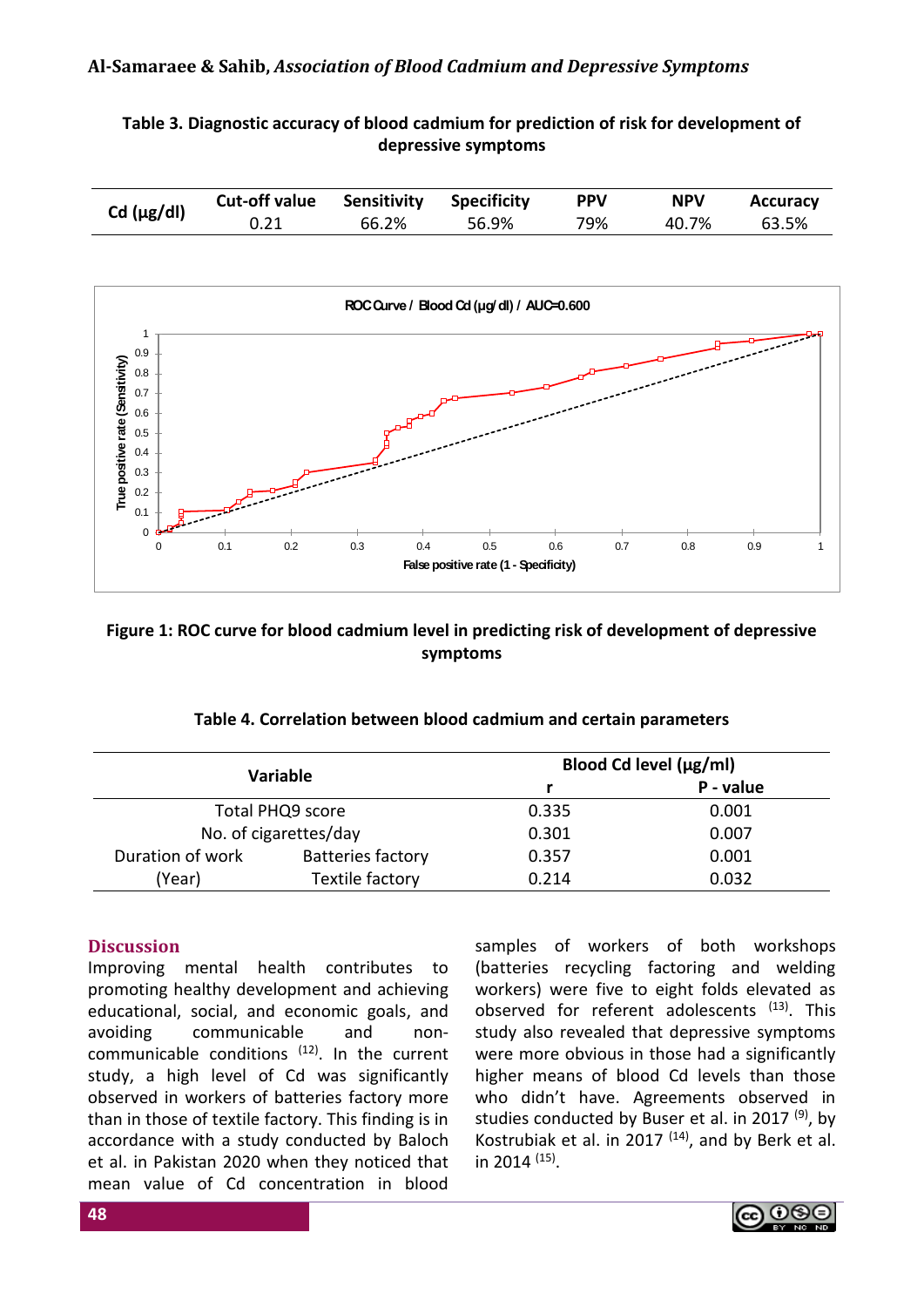The biological plausibility of Cd effect on depression is unclear because of the scarcity of studies pertaining to Cd exposure and neurobehavioral outcomes. Studies in animals have shown that Cd can increase the permeability of the blood brain barrier, which can cause an intracellular Cd accumulation in the brain and cell dysfunction in adult rats <sup>(16)</sup>. Impairment in the mono-aminergic neurotransmission system is associated with the depression and anxiety disorder, and Cd may contribute to the etiology of depression through perturbation of the catecholamine/serotonin system. Adult male rats exposed to Cd show a decreased content of serotonin, dopamine and norepinephrine in all brain regions  $^{(17)}$ . Other experimental studies on rats indicate that early exposure to Cd can induce behavioral and neurotoxic effects, including a decrease of locomotor activity or an increase of anxiety-like behavior, which reported an impaired cognition and enhanced anxiety-like behavior related to high acetylcholinesterase activity and a decrease of Na<sup>+</sup>, K<sup>+</sup>-ATPase activity in pubertal male rats treated with cadmium in the diet  $(18)$ . Moreover, present study showed a significantly higher mean of blood Cd in current smokers than that in nonsmokers. Smoking is an exogenous source of metals contamination in human body; a single cigarette contains 1.0-4.5 μg Cd and at least one tenth of the metal content of a cigarette is inhaled <sup>(19)</sup>.

Cadmium toxicity affects several organs including kidney, lung, liver, and brain; an association between blood Cd and depressive symptoms was recently reported in young adults (8). Results observed in Kostrubiak et al. study in 2017 agreed to the current one in that exposure in patients with depressive symptom were predominately current smokers <sup>(14)</sup>. Another similar result was published in Scinicariello et al. study in 2015, in which claimed that smoking status was significantly associated with depressive symptoms in those exposed to Cd  $(8)$ . Since Cd exposure is associated with depression, continued efforts at reducing Cd population exposures mainly via tobacco smoking cessation programs, which have the added benefit of decreased Cd exposure through second- and third-hand smoke, may help decrease the population incidence of depression  $(20)$ . There is a strong association between smoking and depression; however, this link may be bidirectional, depression increases the risks of smoking, and smoking increases the risks of depression <sup>(21)</sup>. In conclusion, elevation of blood Cd level among adult Iraqi workers especially in batteries factory is significant health problem and rises in production sites with increased duration of work that disrupts individuals' wellbeing, have predictive effects on the development of depressive symptoms and can affect the severity of these symptoms. These findings suggest that Cd neurotoxicity may be a contributing factor for adverse mental health outcomes, even at levels generally considered to pose low or no risk.

### **Acknowledgement**

Authors thank Dr. Ali Kamal and Dr. Zaid Wajeeh for their help in facilitating the work in the selected factories, great thanks to all participants for their cooperation and help.

### **Author contribution**

Dr. Al-Samaraee: Designing the work, collecting part of data, analysis and interpretation of data, and drafting the work. Took public responsibility for suitable portions of the content after participating sufficiently in the work. Dr. Sahib: Designing the work, collecting part of data, interpretation of data, and final approval of the version. Took public responsibility for suitable portions of the content after participating sufficiently in the task.

# **Conflict of interest**

None.

### **Funding**

None.

### **References**

- **1.** Better Health Channel. Cadmium 2012. URL: https://www.betterhealth.vic.gov.au/health/Healthy Living/cadmium.
- **2.** Fattal O, Budur K, Vaughan AJ, et al. Review of the literature on major mental disorders in adult patients